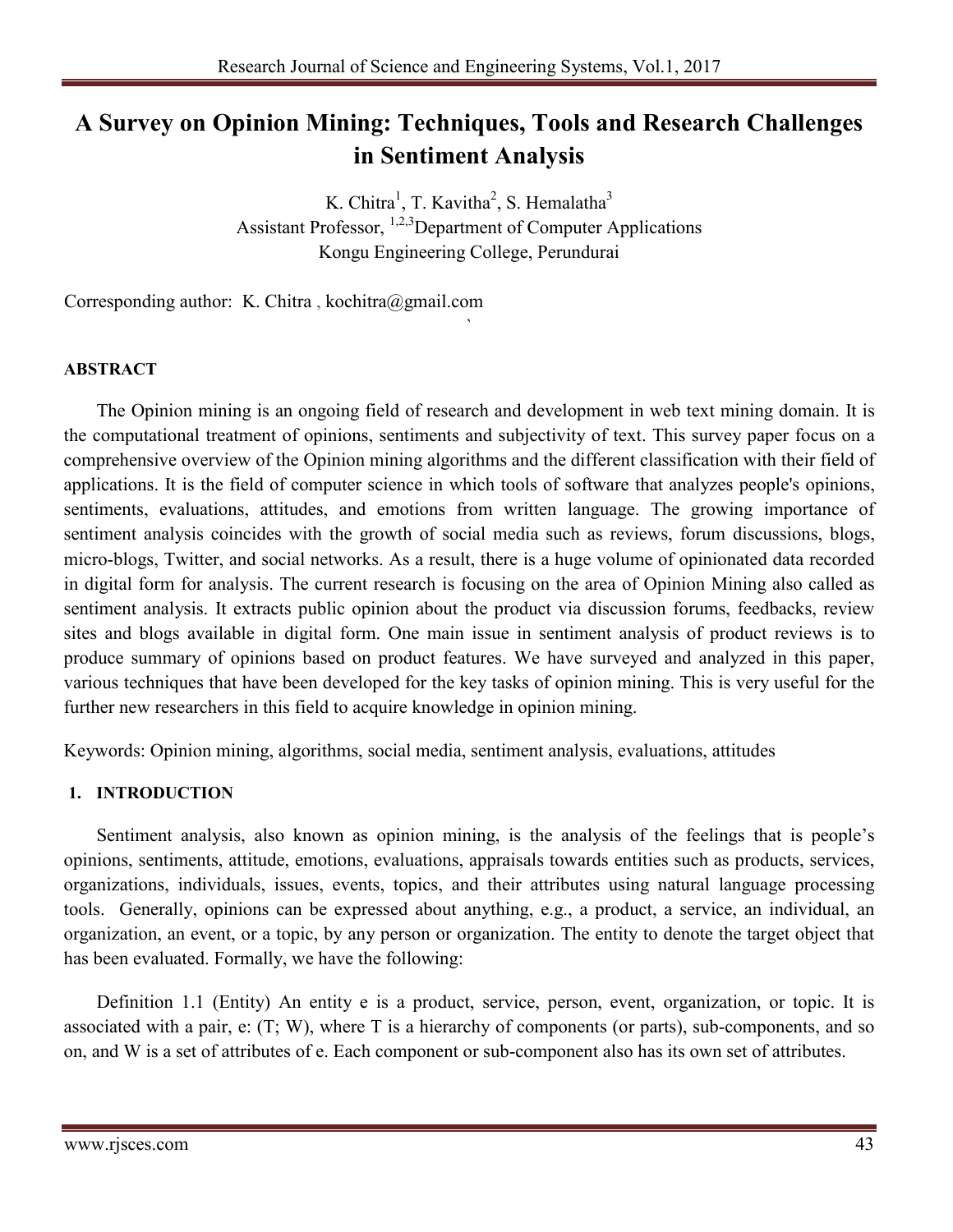

Figure. 1 Specification of a phone object in opinion mining

In above Diagram, Phone is an Object.

Battery, Speaker and Screen are the list of components in phone object.

Battery Life and Battery Size are the attributes of the battery.

Type, Volume Level is the speaker attributes.

Finally, Screen Size, Screen Color is the List of screen attributes.

Consider the example for opinion mining:

Sentence 1: I look one saree. Sentence 2: It was very beautiful. Sentence 3: Suddenly I thought to buy that saree. Sentence 4: I wish to know about the price of that saree. Sentence 5: It was high cost. Sentence 6: Therefore, I cannot able to purchase that.

In this above example, we can extract several opinions belong to positive and negative. In which, saree and I represents an entity. Petticoat and Blouse are the components. Size and color are the attributes of the Blouse and color, waist and length are the attribute of the petticoat.

In this example, sentence2, Sentence3 belongs to represents emotions explicitly. These belong to positive opinions. Nevertheless, Sentence 5 and Sentence 6 give a negative opinion about that product (saree).

Based on this definition, an entity is represented as a tree or hierarchy. The root of the tree is the name of the entity. Each non-root node is a component or sub-component of the entity. Each link is a part-of relation. Each node is associated with a set of attributes. An opinion can be expressed on any node and any attribute of the node.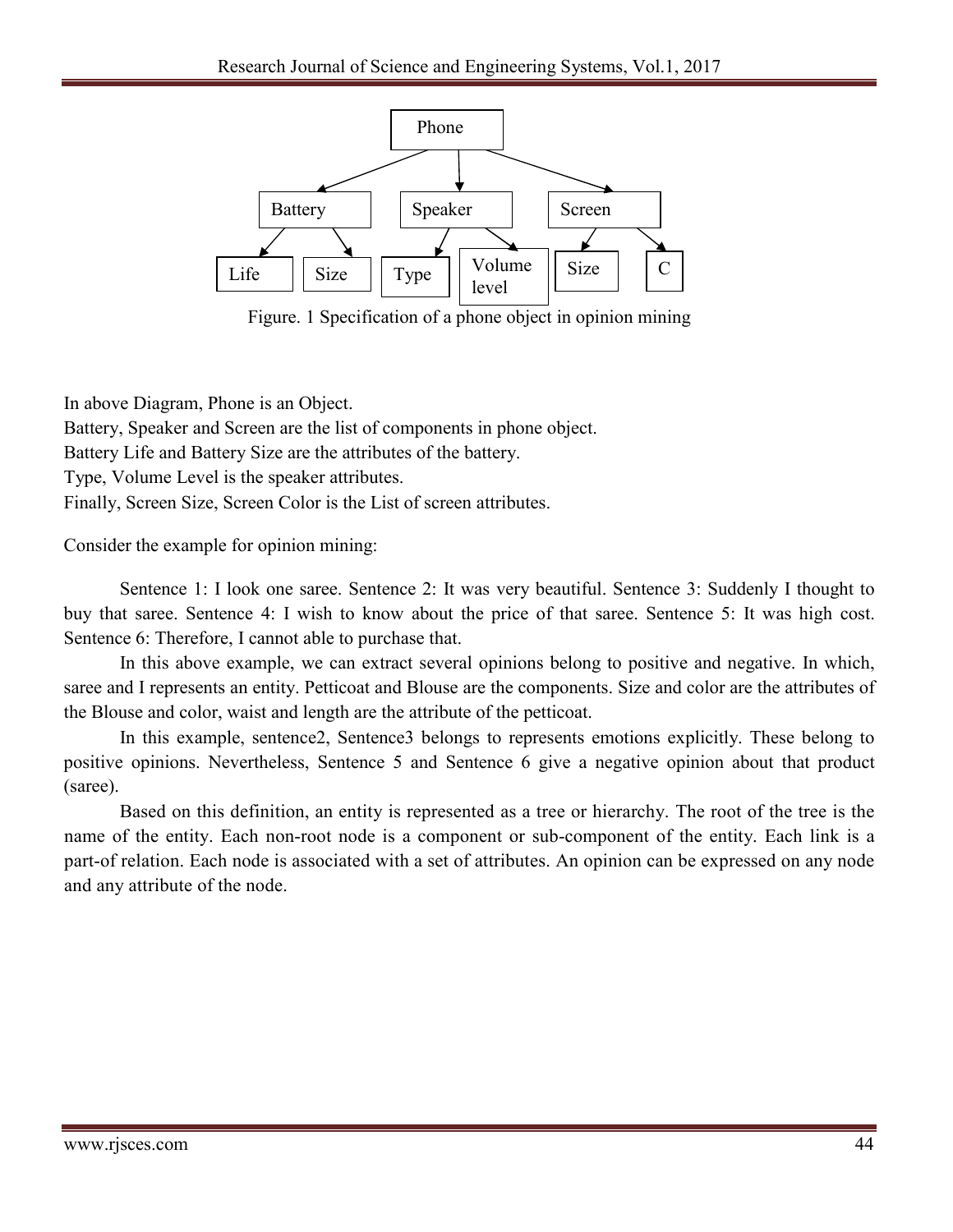

Figure.2 Emotion Detection Structure

The evaluation of opinion can be done in two ways:

- $\triangleright$  Direct opinion, gives positive or negative opinion about the object directly. For example, "The material quality of this dress is poor" expresses a direct opinion.
- $\triangleright$  Comparison means to compare the object with some other similar objects. For example, "The material" quality of dress-y is better than that of dress-x." expresses a comparison.

An opinion (or regular opinion) is simply a positive or negative sentiment, attitude, emotion or appraisal about an entity or an aspect of the entity from an opinion holder. Positive, negative and neutral are called opinion orientations (also called sentiment orientations, semantic orientations, or polarities).

# **2. OPINION MINING TERMINOLOGIES**

This represents basic terminologies currently used in the area of opinion mining.

Fact: A fact is something that has really occurred or is actually the case.

Opinion: An opinion is a belief about matters commonly considered subjective, and is the result of emotion or interpretation of facts.

Subjective/opinionated text**:** A text is subjective or opinionated if it expresses personal feelings or beliefs, e.g. opinions.

Objective text: An objective text expresses some factual information about the world.

Item: An item is a concrete or abstract object such as product, service, person, event, organization. An item can be represented as a hierarchy of components, sub-components, etc.

Review: A review is a subjective text containing a sequence of words describing opinions of reviewer regarding a specific item. Review text may contain complete sentences, short comments, or both.

Short comments or pros/cons: The reviewer can describe pros and cons of the item.

# **3**. **LITERATURE REVIEW**

Sentiment Analysis primarily gives a natural-language-processing point of view to help readers understand the underlying structure of the problem and the language constructs that are commonly used to express opinions and sentiments. It covers all core areas of sentiment analysis, includes many emerging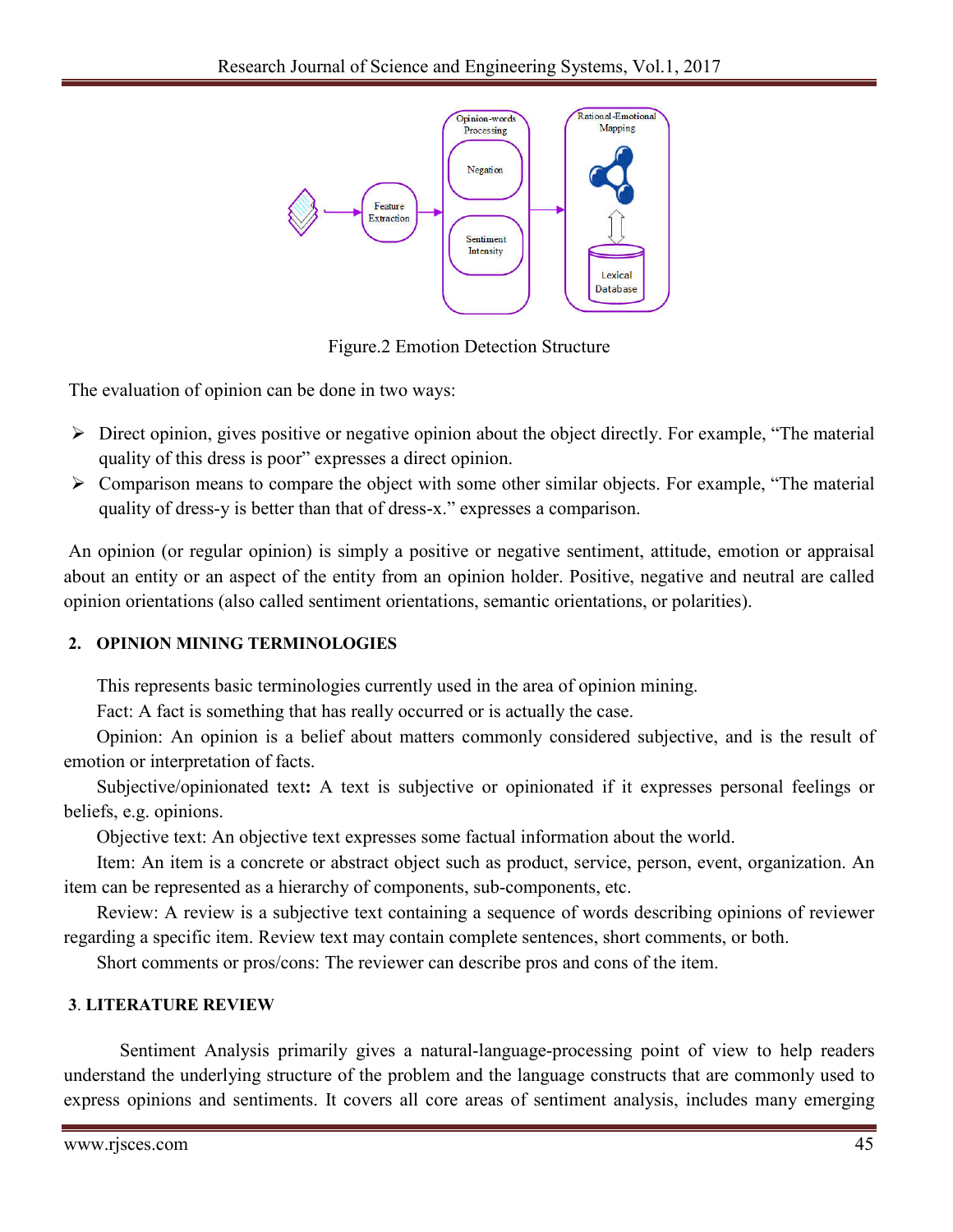themes, such as debate analysis, intention mining, and fake-opinion detection, and presents computational methods to analyze and summarize opinions[9]. Rapid increase in internet users along with growing power of online review sites and social media has given birth to Sentiment analysis or Opinion mining, which aims at determining what other people think and comment. Sentiments or Opinions contain public generated content about products, services, policies and politics. People are usually interested to seek positive and negative opinions containing likes and dislikes, shared by users for features of particular product or service. Therefore product features or aspects have got significant role in sentiment analysis. In addition to sufficient work being performed in text analytics, feature extraction in sentiment analysis is now becoming an active area of research. This review paper discusses existing techniques and approaches for feature extraction in sentiment analysis and opinion mining. [**10**].The main target of the survey is to give nearly full image of SA techniques and the related fields with brief details. The main contributions of this paper include the sophisticated categorizations of a large number of recent articles and the illustration of the recent trend of research in the sentiment analysis and its related areas[11].The survey covers techniques and approaches that promise to directly enable opinion-oriented information-seeking systems. The paper aim to tackle the problem of sentiment polarity categorization, which is one of the fundamental problems of sentiment analysis. A system, called Opinion Observer, based on the proposed technique has been implemented. Experimental results using a benchmark product review data set and some additional reviews show that the proposed technique is highly effective [13].



**Figure.3: Opinion Mining Work Flow**

#### **4. SENTIMENT ANALYSIS PERFORMANCE**

Sentiment Analysis tasks are mainly divided into the polarity of a given text at the document, sentence and feature level / attribute level / aspect level / phrase level to find whether it give positive opinion, negative opinion or neutral. This is also referred as 'Sentiment Polarity Prediction' [1]. The Sentiment Analysis performance is carried out into three levels,

- $\checkmark$  The document level
- $\checkmark$  The Sentence Level
- $\checkmark$  The Feature Level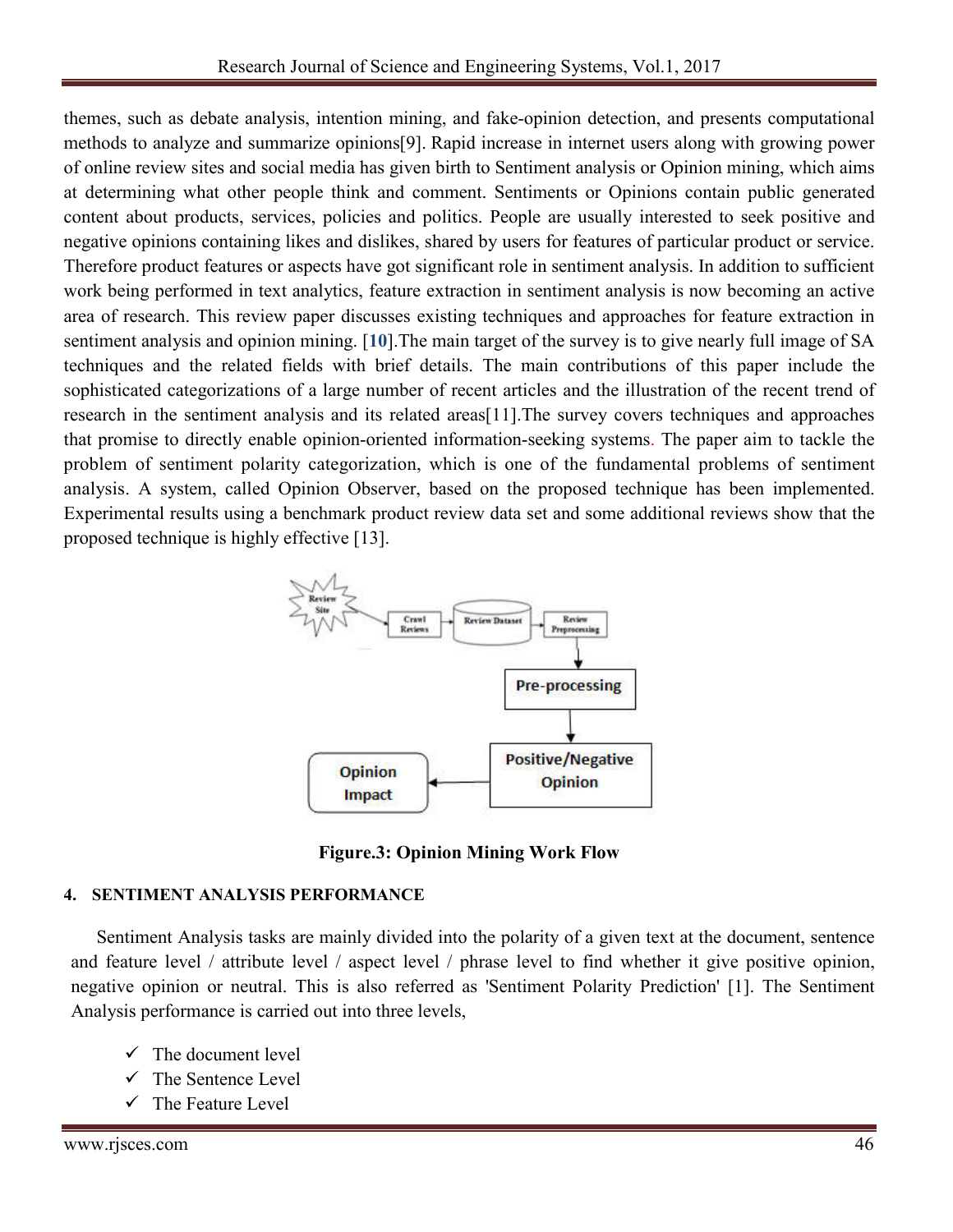## **4.1 Document Level Sentiment Analysis:**

It is about classifying the overall opinionated text presented by the authors in whole document as positive, negative or neutral about a certain subject or object. Therefore, subjectivity / objectivity classification is important in this type of Sentiment Classification [2]. The main challenge in this classification is to extract informative text for deducing sentiment of the entire document.

# **4.2 Sentence Level Sentiment analysis:**

In this type of classification, the polarity of each sentence is calculated. It is a fine-grained level than the document level sentiment classification. The sentence level sentiment classification is connected with two jobs. First one is to recognize whether the given sentence is objective or subjective opinionated. The Second one is to discover opinion of an opinionated sentence as positive, negative or neutral. Like the document classification, the sentence classification does not think about object features that have been commented in a sentence [3].

# **4.3 Feature Level Sentiment Analysis:**

This level of sentiment classification is a much more pinpointed method to opinion mining. This type of classification considers the opinions on features of particular objects. Features of the product are defined as attributes, components and other aspects of the product, Analysis of such features are recognizing sentiment of the document is called as Feature based Sentiment Analysis [4]. The task of Feature Level sentiment classification is to extract the features of the commented object and after that conclude the opinion of the object. Positive or negative and then group the feature synonyms and make the summary report.

#### **5. TECHNIQUES IN OPINION MINING**

There are mainly three types of techniques (fig. 4)**:**

**1. Supervised Learning Techniques** : The most widely used supervised learning techniques are Support Vector Machines(SVM), Neural network, Multi-Layer Perceptron (MLP), Decision tree, Naïve Bayes(NB) Classification, Maximum Entropy(MaxEnt).

2. **Unsupervised Learning Techniques:** Mostly used techniqueare Clustering algorithm, expectation maximization algorithm, matrix factorization, principal component analysis.

3. **Case-Based Reasoning:** It is an emerging artificial techniques. CBR is an intelligent tool of computer reasoning and solves the problem in such a real time scenario. Solution is stored in CBR repository also known as case base.



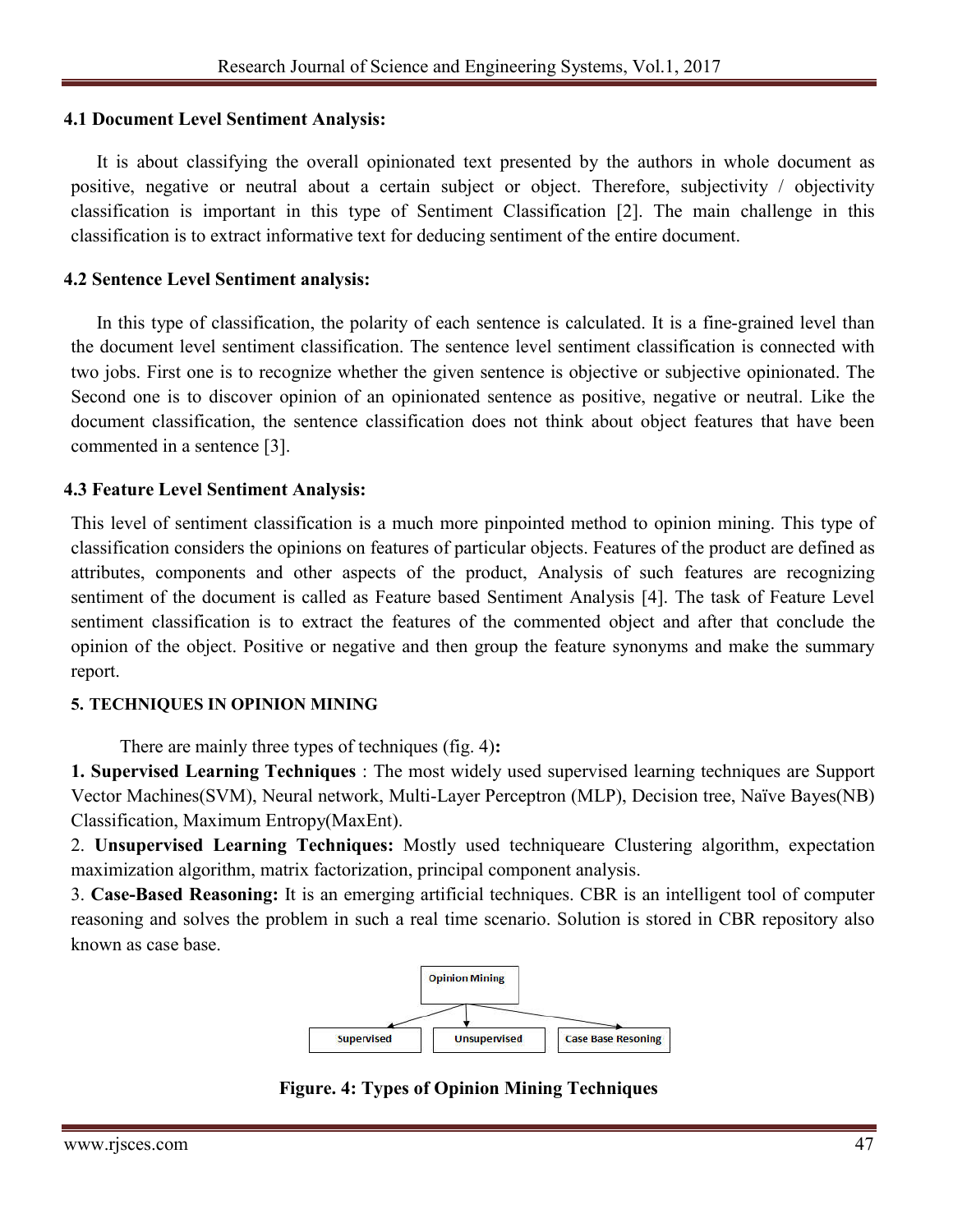# **6. TOOLS**

There are different tools are used to search the opinion or polarity from the user generated texts. These are mentioned below

**i). Red Opal :** It is a tool that makes able the users to find products based on attributes / features. It assigns the points / ranks to each product based on their features, which are extracted from the customer generated reviews. The extracted features are displayed in graph format. The extracted features / attributed are assigned rank by Naive Bayes Classifier as positive and negative review. The results are displayed in the form of attributes and its score.

**ii). Web Fountain:** It is used to create a simple web interface. It uses the beginning definite Base Noun Phrase (bBNP) heuristic method to extract the features of the product.

**iii) Review Seer Tool:** It is used to automate the work performed by aggregation sites. The Naive Bayes Classifier method is used to collect positive and negative opinions from customer reviews for assigning a rank to the extracted features [5].

**iv) Opinion Observer:** This Opinion Mining system is used for analyzing and comparing customer generated opinions on the Internet. This system displays the results of a product feature by feature in a graph format.

#### **7. OPINION MINING IN COMPOUND SENTENCE**

In this section, we focus on opinion expressions in the compound sentence of a saree review that gives the opinion on the individual feature of the saree and the opinion of the saree as whole i.e. positive or negative sentiments. Apart from this, we also determine the sentiment score towards various features of a saree, such as material, color, length in meter and music. Sentiment scores are used to classify the sentiment polarity (i.e. Positive, negative or neutral) of clauses or sentences. Consider an example,

- o Sentence 1: I Look one saree, it was very beautiful but length is somewhat short in my point of view
- o Sentence 2: The price of the saree was too expensive, therefore I don't want to purchase it. Also that saree color is not preferable one.

The compound sentences (1 and 2) are divided into separate sentences like "*I Look one saree*" "*it was very beautiful*" "Length is short" "*The price of the saree was too expensive"* "*I don't want to purchase it." and "saree color is not preferable one."*After dividing the compound sentences into separate sentences or clauses, a sentiment score toward each saree features (e.g. , saree color, length and price ) is calculated. (For example like the sentiment score is from 0 to 5 here 0 indicates the most negative opinion ,5 indicate the most positive opinion and between 0 to 5 we have to make the rules for positive opinion and negative opinion.) After calculating the sentiment score for each clause or sentence, the sentiment score for each review features and the overall sentiment score for the whole sentence is calculated. The following tools we use like: Sentence Delimiter [8], Part of Speech tagger [7], Named Entity recognition [7], Sentiword Net [6] for determine the opinion in compound sentence.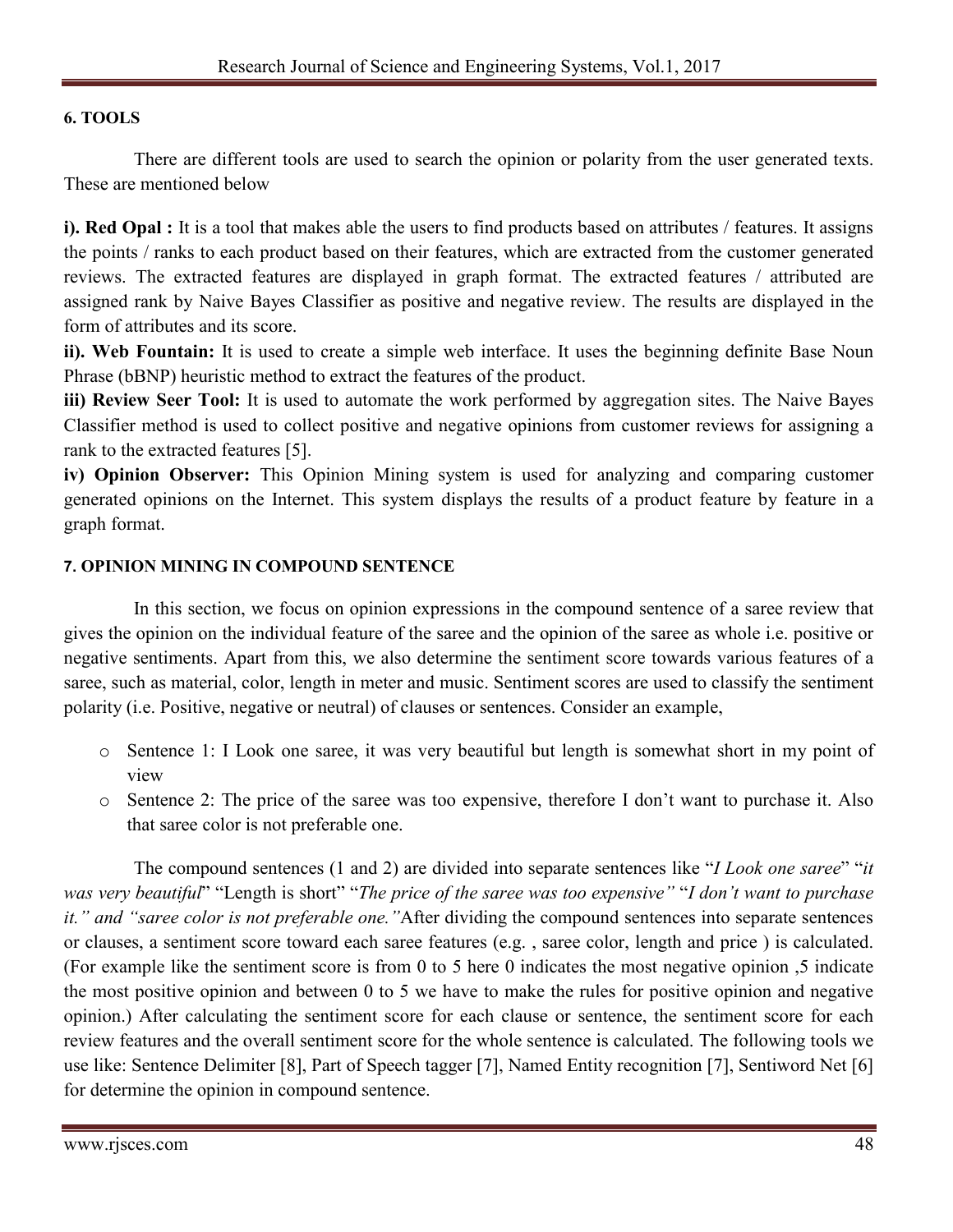# **8. DATA SOURCE**

User's opinion is the strong purpose for the improvement of the quality of services reduced and improvement of the deliverable. Blogs, review sites, data and micro blogs provide a best platform to understanding of the response level of the product and services.

**8.1 Blogs:** By an increasing usage of the internet, blogging and blog pages are growing rapidly. Blog pages have become the most popular means to express individual personal opinions. Bloggers record the daily events in their lives and express their opinions, feelings, and emotions in a blog.

**8.2 Data Set:** lots of work done in the field of movie reviews data for classification. There are many websites available for movie review data set. Additional dataset is available online is multi domain sentiment dataset available on Amazon.com, which includes like Books, DVDs, Electronics and Kitchen appliances with positive and negative reviews for each domain.

**8.3 Micro-blogging:** Twitter is a most popular micro-blogging service where users write messages called tweet which size is 140 characters long. These tweets sometimes express opinions about different topics. Twitter messages are also used as data sources for sentiment classifying.

**8.4 Review sites:** These sites help to user to purchase best product. The opinions of other users or peoples can be an important factor. A very large and growing body of user generated reviews is available on the internet. The reviews for product or services are commonly based on opinions expressed in unstructured format. The reviewers data used in most of the sentiment classification studies are collected from the ecommerce websites like Flipkart, Snapdeal, Amazon for product reviews, and yelp for restaurant reviews.

**8.5 Social networking sites:** Social Medias like Facebook, Twitter, and Google+ etc. are one of the biggest forums to express opinions or emotions. What is going peoples mind? They express their feeling or emotions on social media. This media helps people, company and organizations to analyses information for important decision making.

#### **9. CHALLENGES/ISSUES**

There are many issues of sentiment analysis and opinion mining following as

- $\triangleright$  The opinion word that is considered positive in one situation but may be considered negative in another situation.
- W. Jin, H. Hay Ho, and R. Srihari, 2009. Opinion Miner: A Novel Machine Learning System for Web Opinion Mining and Extraction. Proceeding of International conference on Knowledge Discovery and Data Mining Paris, France.
- $\triangleright$  To finding of spam and fake reviews, mainly through the identification of duplicates [14].
- $\triangleright$  The comparison of qualitative with summary reviews and the detection of outliers, and the reputation of the reviewer.
- $\triangleright$  The combination of opinion with behaviour to validate data and provide further analysis into the data ahead of opinion expressed [14].
- $\triangleright$  The natural language overhead like Implicitness, coreference, ambiguity, inference etc. created hindrance in sentiment analysis too.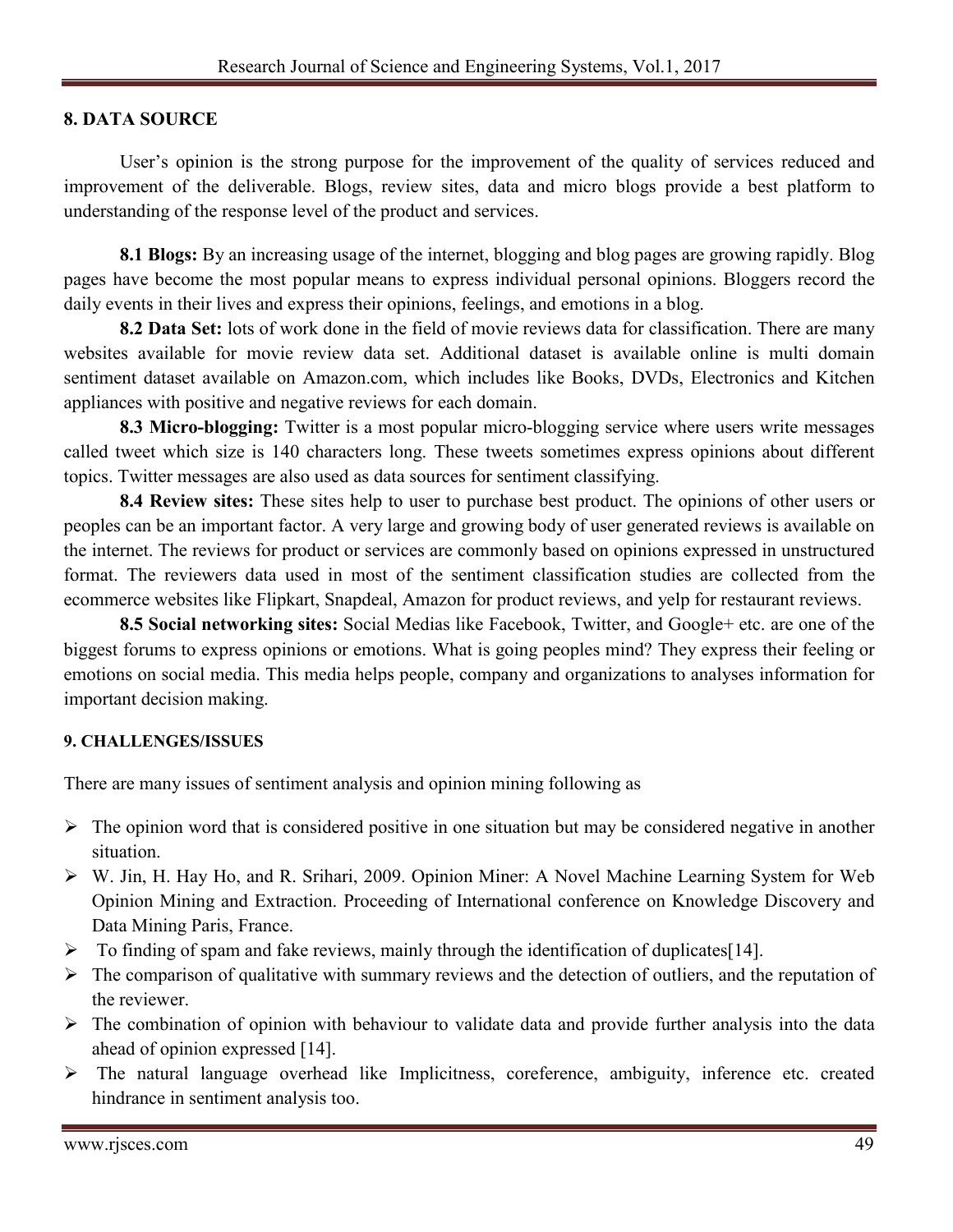- $\triangleright$  The biggest challenge is the domain dependent nature of sentiment words. One features set may give very good performance in one domain, at the same time it perform[15].
- $\triangleright$  The main challenging aspects exists in use of other languages, dealing with negation expressions, produce a summary of opinions based on product features or attributes, complexity of sentence or document, handling of implicit product features etc.
- $\triangleright$  Important issue is noisy texts such that with spelling or grammatical mistakes, missing or problematic punctuation and slang are still big challenges to most sentiment analysis systems.
- $\triangleright$  Each product has many names that refer to it equal within the same document and clearly across documents. This issue of automatic entity resolution is not yet solved. This is a problem for aspect extraction too, that is, how to group aspects for example, "battery life" and "power usage" refer to the same aspect of a phone.

# **10. CONCLUSION**

This paper offers a review of research work done in several aspects of Sentiment Analysis. It describes earlier review, text mining preprocessing, data sources, sentiment analysis and its levels. It provides about an overview of opinion mining and sentiment analysis in detail with the data sources, components, methods, tools and diffenet techniques are being followed by many researchers based on domains and new applications.

The Extraction of opinion words / sentences is very challenging task. That is difficult to differentiate objective sentence or subjective informations. There are many techniques and algorithms are used to perform this task and many of the studies are remain unsolved. More future research works could be committed to these difficulties and challenges. Main contribution of this review paper is to extracting the survey of people's opinions, emotions and sentiments in the field of opinion mining.. This review paper will be useful for researchers and beginners in the field of Opinion mining

#### **REFERENCES**

[1] K.G. Nandakumar, Dr.T.Christopher (2015). Opinion Mining: A Survey, *International Journal of Computer Applications*, Volume 113, No.2.

[2] Zhu Zhang, (2008). Weighing Stars, Aggregating Online Product Reviews For Intelligent E-Commerce Applications, *IEEE Intelligent Systems*, 42-49.

[3] Ziqiong Zhang, Qiang Ye, Zili Zhang, Yijun Li, (2011). Sentiment Classification of Internet Restaurant Reviews written in Cantonese, *Expert Systems with Applications*.

[4] B.Liu. (2010). Sentiment Analysis and Subjectivity. Second Edition, *The Handbook of Natural Lanugage Processing.*

[5] N.Mishra and C.K.Jha (2012). An Insight into task of opinion mining, *Second International Joint Conference on Advances in Signal Processing and Information.*

[6] C. Cardie, J. Wiebe, T. Wilson, and D. Litman, (2003). Combining low-level and summary representations of opinions for multi- perspective question answering. *Proceedings of the AAAI Spring Symposium on New Directions in Question Answering*, pp. 20–27.